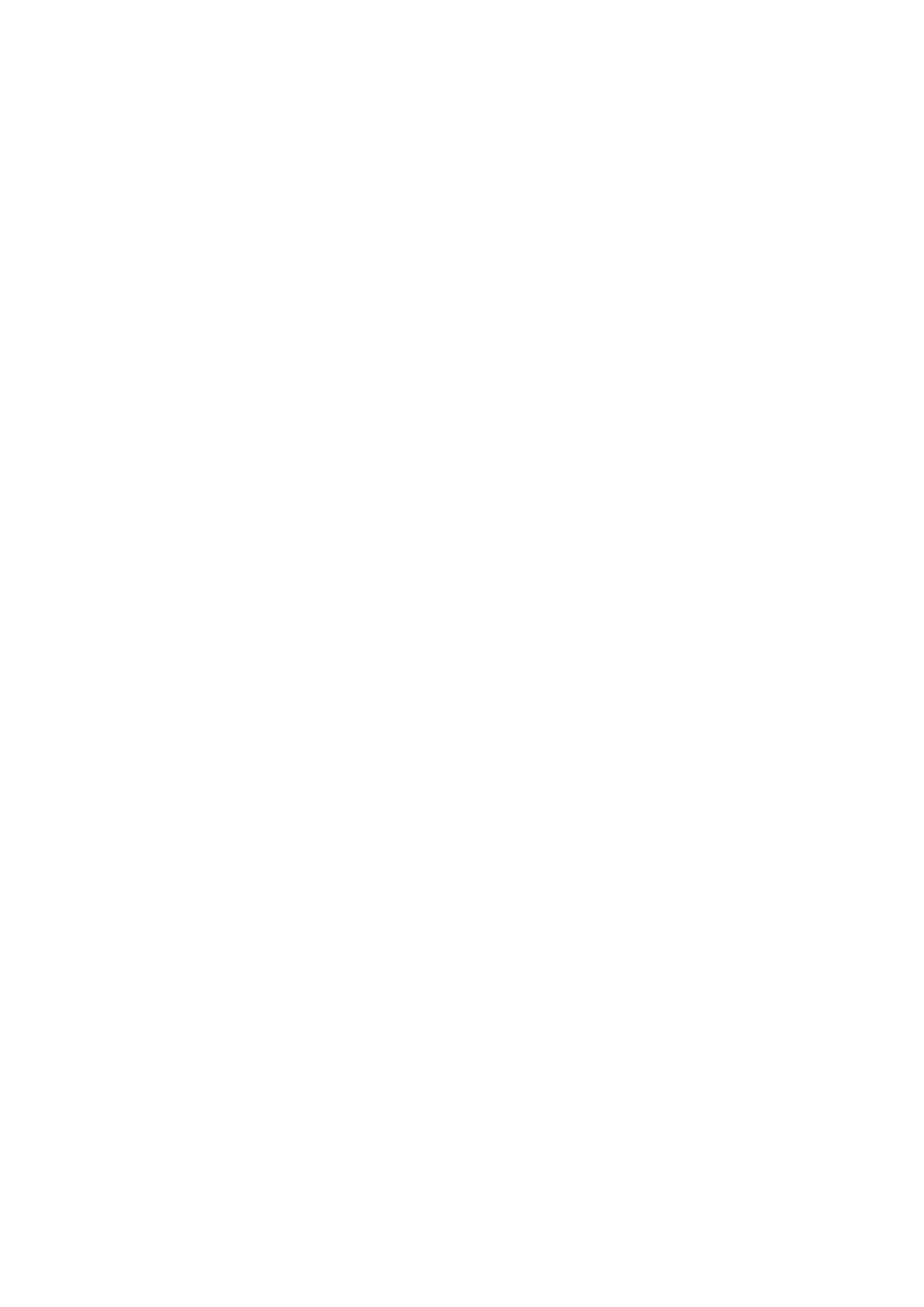| Lack of understanding of the condition     |                             |                     |                               |                    |                                |                                       |               |              |
|--------------------------------------------|-----------------------------|---------------------|-------------------------------|--------------------|--------------------------------|---------------------------------------|---------------|--------------|
|                                            | $\mathbf 1$                 | $\overline{2}$      | $\mathsf 3$                   | $\overline{4}$     | 5                              | $6\phantom{1}$                        | <b>TOTAL</b>  | <b>SCORE</b> |
| Q7: ADHD (A)                               | 25.00%<br>18                | 31.94%<br>23        | 16.67%<br>12                  | 18.06%<br>13<br>С  | 2.78%<br>2<br>DF               | 5.56%<br>4<br>Н                       | 9.28%<br>72   | 4.42         |
| Q7: Chronic pain (B)                       | 26.09%<br>12                | 30.43%<br>14        | 17.39%<br>8                   | 15.22%<br>7        | 6.52%<br>3                     | 4.35%<br>2<br>Н                       | 5.93%<br>46   | 4.41         |
| Q7: Dystonia (C)                           | 33.33%<br>64<br>Ε           | 25.00%<br>48<br>EG  | 18.75%<br>36                  | 7.29%<br>14<br>AF  | 7.81%<br>15                    | 7.81%<br>15<br>Н                      | 24.74%<br>192 | 4.45         |
| Q7: Epilepsy (D)                           | 22.08%<br>17                | 23.38%<br>18<br>Ε   | 25.97%<br>20<br>FHI           | 12.99%<br>10       | 12.99%<br>10<br>AG             | 2.60%<br>2<br>н                       | 9.92%<br>77   | 4.21         |
| Q7: Migraine or headache (E)               | 18.37%<br>18<br>$\mathsf C$ | 37.76%<br>37<br>CDF | 18.37%<br>18                  | 13.27%<br>13       | 9.18%<br>9                     | 3.06%<br>3<br>Н                       | 12.63%<br>98  | 4.34         |
| Q7: Multiple sclerosis (F)                 | 24.59%<br>15                | 19.67%<br>12<br>EG  | 11.48%<br>$\overline{7}$<br>D | 24.59%<br>15<br>CG | 11.48%<br>$\overline{7}$<br>AG | 8.20%<br>5                            | 7.86%<br>61   | 3.97         |
| Q7: Myalgic Encephalomyelitis (ME/CFS) (G) | 26.92%<br>63                | 33.76%<br>79<br>CF  | 18.80%<br>44                  | 9.83%<br>23<br>F   | 4.27%<br>10<br>DFI             | 6.41%<br>15<br>Н                      | 30.15%<br>234 | 4.50         |
| Q7: Parkinson's disease (H)                | 21.15%<br>11                | 30.77%<br>16        | 11.54%<br>6<br>D              | 13.46%<br>7        | 5.77%<br>3                     | 17.31%<br>9<br>ABCDEG                 | 6.70%<br>52   | 3.96         |
| Q7: Restless Legs Syndrome (RLS) (I)       | 28.13%<br>18                | 28.13%<br>18        | 12.50%<br>8<br>D              | 12.50%<br>8        | 10.94%<br>$\overline{7}$<br>G  | 7.81%<br>5                            | 8.25%<br>64   | 4.27         |
|                                            |                             |                     |                               |                    |                                |                                       |               |              |
| The invisible nature of the condition      |                             |                     |                               |                    |                                |                                       |               |              |
|                                            | $\mathbf 1$                 | $\overline{2}$      | 3                             | $\overline{4}$     | 5                              | $\mathbf 6$                           | <b>TOTAL</b>  | <b>SCORE</b> |
| Q7: ADHD (A)                               | 26.39%<br>19                | 16.67%<br>12        | 18.06%<br>13                  | 12.50%<br>9        | 13.89%<br>10<br>Ε              | 12.50%<br>9<br>G                      | 9.28%<br>72   | 3.92         |
| Q7: Chronic pain (B)                       | 33.33%<br>15<br><b>CDH</b>  | 22.22%<br>10        | 15.56%<br>$\overline{7}$      | 17.78%<br>8        | 6.67%<br>3                     | 4.44%<br>$\overline{2}$<br><b>CDH</b> | 5.80%<br>45   | 4.44         |
| Q7: Dystonia (C)                           | 17.68%<br>32<br>BEI         | 16.57%<br>30<br>F   | 13.81%<br>25<br>G             | 14.92%<br>27       | 17.13%<br>31<br>EG             | 19.89%<br>36<br><b>BGI</b>            | 23.32%<br>181 | 3.43         |
| Q7: Epilepsy (D)                           | 17.11%<br>13<br>BEI         | 18.42%<br>14        | 13.16%<br>10<br>G             | 18.42%<br>14       | 15.79%<br>12<br>Ε              | 17.11%<br>13<br><b>BG</b>             | 9.79%<br>76   | 3.51         |
| Q7: Migraine or headache (E)               | 30.93%<br>30<br><b>CDGH</b> | 17.53%<br>17        | 20.62%<br>20                  | 14.43%<br>14       | 5.15%<br>5<br><b>ACDH</b>      | 11.34%<br>11<br>G                     | 12.50%<br>97  | 4.21         |
| Q7: Multiple sclerosis (F)                 | 28.57%<br>18<br>н           | 28.57%<br>18<br>CH  | 14.29%<br>9<br>G              | 7.94%<br>5<br>GH   | 9.52%<br>6                     | 11.11%<br>$\overline{7}$<br>G         | 8.12%<br>63   | 4.25         |
| Q7: Myalgic Encephalomyelitis (ME/CFS) (G) | 20.78%<br>48<br>EI          | 21.21%<br>49        | 27.27%<br>63<br>CDF           | 19.05%<br>44<br>F  | 8.66%<br>20<br>CH              | 3.03%<br>7<br><b>ACDEFH</b>           | 29.77%<br>231 | 4.17         |
| Q7: Parkinson's disease (H)                | 12.50%<br>6<br><b>BEFI</b>  | 12.50%<br>6<br>F    | 16.67%<br>8                   | 20.83%<br>10<br>F  | 18.75%<br>9<br>EG              | 18.75%<br>9<br>BG                     | 6.19%<br>48   | 3.23         |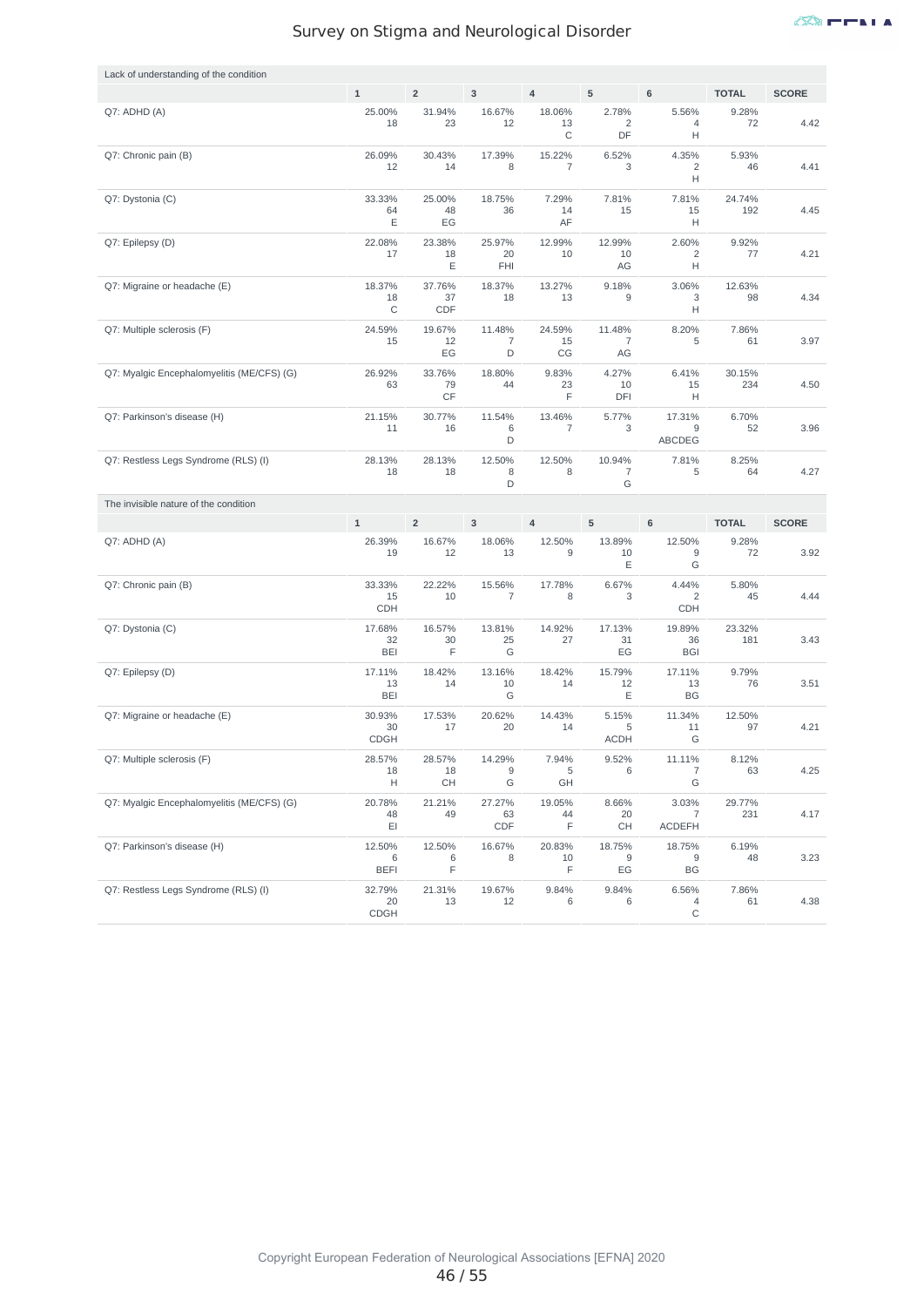

| Misconceptions/myths about the condition   |                               |                           |                              |           |                              |                |                                |                             |                                  |               |              |
|--------------------------------------------|-------------------------------|---------------------------|------------------------------|-----------|------------------------------|----------------|--------------------------------|-----------------------------|----------------------------------|---------------|--------------|
|                                            | $\mathbf 1$                   |                           | $\overline{2}$               |           | $\mathsf 3$                  |                | $\overline{4}$                 | 5                           | $\mathbf 6$                      | <b>TOTAL</b>  | <b>SCORE</b> |
| Q7: ADHD (A)                               |                               | 23.61%<br>17<br>C         | 31.94%                       | 23<br>CEF | 19.44%                       | 14             | 18.06%<br>13                   | 4.17%<br>3<br><b>CHI</b>    | 2.78%<br>2<br>CF                 | 9.28%<br>72   | 4.44         |
| Q7: Chronic pain (B)                       |                               | 23.91%<br>11<br>C         | 19.57%                       | 9         | 21.74%                       | 10             | 15.22%<br>7                    | 13.04%<br>6                 | 6.52%<br>3                       | 5.93%<br>46   | 4.07         |
| Q7: Dystonia (C)                           |                               | 5.35%<br>10<br>ABDEFGH    | 16.04%                       | 30<br>Α   | 20.32%                       | 38             | 21.93%<br>41<br><b>FGH</b>     | 20.32%<br>38<br><b>AEFG</b> | 16.04%<br>30<br>AEG              | 24.10%<br>187 | 3.16         |
| Q7: Epilepsy (D)                           |                               | 22.08%<br>17<br>C         | 25.97%                       | 20        | 18.18%                       | 14             | 11.69%<br>9                    | 11.69%<br>9                 | 10.39%<br>8<br>G                 | 9.92%<br>77   | 4.04         |
| Q7: Migraine or headache (E)               |                               | 25.51%<br>25<br><b>CI</b> | 18.37%                       | 18<br>Α   | 23.47%                       | 23             | 15.31%<br>15                   | 10.20%<br>10<br>C           | 7.14%<br>7<br>C                  | 12.63%<br>98  | 4.12         |
| Q7: Multiple sclerosis (F)                 |                               | 23.73%<br>14<br>C         | 16.95%                       | 10<br>Α   | 27.12%                       | 16             | 10.17%<br>6<br>С               | 8.47%<br>5<br>CН            | 13.56%<br>8<br>AG                | 7.60%<br>59   | 3.97         |
| Q7: Myalgic Encephalomyelitis (ME/CFS) (G) |                               | 33.19%<br>77<br>CHI       | 23.71%                       | 55        | 22.41%                       | 52             | 11.21%<br>26<br>С              | 6.03%<br>14<br><b>CHI</b>   | 3.45%<br>8<br><b>CDFHI</b>       | 29.90%<br>232 | 4.56         |
| Q7: Parkinson's disease (H)                |                               | 16.00%<br>8<br>CG         | 20.00%                       | 10        | 26.00%                       | 13             | 6.00%<br>3<br>CI               | 22.00%<br>11<br><b>AFG</b>  | 10.00%<br>5<br>G                 | 6.44%<br>50   | 3.72         |
| Q7: Restless Legs Syndrome (RLS) (I)       |                               | 12.70%<br>8<br>EG         | 19.05%                       | 12        | 23.81%                       | 15             | 19.05%<br>12<br>Н              | 15.87%<br>10<br>AG          | 9.52%<br>6<br>G                  | 8.12%<br>63   | 3.65         |
|                                            |                               |                           |                              |           |                              |                |                                |                             |                                  |               |              |
| Because it is a brain disorder             |                               |                           |                              |           |                              |                |                                |                             |                                  |               |              |
|                                            | $\mathbf{1}$                  | $\overline{2}$            |                              | 3         |                              | $\overline{4}$ |                                | 5                           | 6                                | <b>TOTAL</b>  | <b>SCORE</b> |
| Q7: ADHD (A)                               | 2.82%<br>$\overline{2}$<br>DH |                           | 9.86%<br>7<br>G              |           | 9.86%<br>7<br>G              |                | 11.27%<br>8<br>CG              | 22.54%<br>16<br>G           | 43.66%<br>31<br><b>CDFGH</b>     | 9.15%<br>71   | 2.28         |
| Q7: Chronic pain (B)                       | 8.70%<br>4                    |                           | 2.17%<br>1<br><b>CDFH</b>    |           | 6.52%<br>3<br>F              |                | 6.52%<br>3<br>C                | 19.57%<br>9                 | 56.52%<br>26<br><b>CDFGH</b>     | 5.93%<br>46   | 2.04         |
| Q7: Dystonia (C)                           | 8.29%<br>15                   |                           | 14.36%<br>26<br>BG           |           | 14.92%<br>27<br>G            |                | 30.39%<br>55<br>ABDEFGHI       | 17.13%<br>31<br>F           | 14.92%<br>27<br><b>ABDEGI</b>    | 23.32%<br>181 | 3.22         |
| Q7: Epilepsy (D)                           | 12.82%<br>10<br>AF            |                           | 14.10%<br>11<br>BG           |           | 12.82%<br>10<br>G            |                | 17.95%<br>14<br>CG             | 16.67%<br>13                | 25.64%<br>20<br>ABCEG            | 10.05%<br>78  | 3.12         |
| Q7: Migraine or headache (E)               | 7.22%<br>7                    |                           | 9.28%<br>9<br>G              |           | 8.25%<br>8<br>FG             |                | 11.34%<br>11<br>CG             | 19.59%<br>19                | 44.33%<br>43<br><b>CDFGH</b>     | 12.50%<br>97  | 2.40         |
| Q7: Multiple sclerosis (F)                 | 3.23%<br>$\overline{c}$<br>DH |                           | 16.13%<br>10<br>BG           |           | 20.97%<br>13<br><b>BEG</b>   |                | 11.29%<br>$\overline{7}$<br>CG | 29.03%<br>18<br>CG          | 19.35%<br>12<br><b>ABEGI</b>     | 7.99%<br>62   | 2.95         |
| Q7: Myalgic Encephalomyelitis (ME/CFS) (G) | 7.52%<br>17                   |                           | 2.65%<br>6<br><b>ACDEFHI</b> |           | 1.77%<br>4<br><b>ACDEFHI</b> |                | 3.54%<br>8<br><b>ACDEFHI</b>   | 12.83%<br>29<br>AF          | 71.68%<br>162<br><b>ABCDEFHI</b> | 29.12%<br>226 | 1.73         |
| Q7: Parkinson's disease (H)                | 13.73%<br>7<br>AF             |                           | 15.69%<br>8<br>BG            |           | 15.69%<br>8<br>G             |                | 15.69%<br>8<br>CG              | 21.57%<br>11                | 17.65%<br>9<br>ABEGI             | 6.57%<br>51   | 3.31         |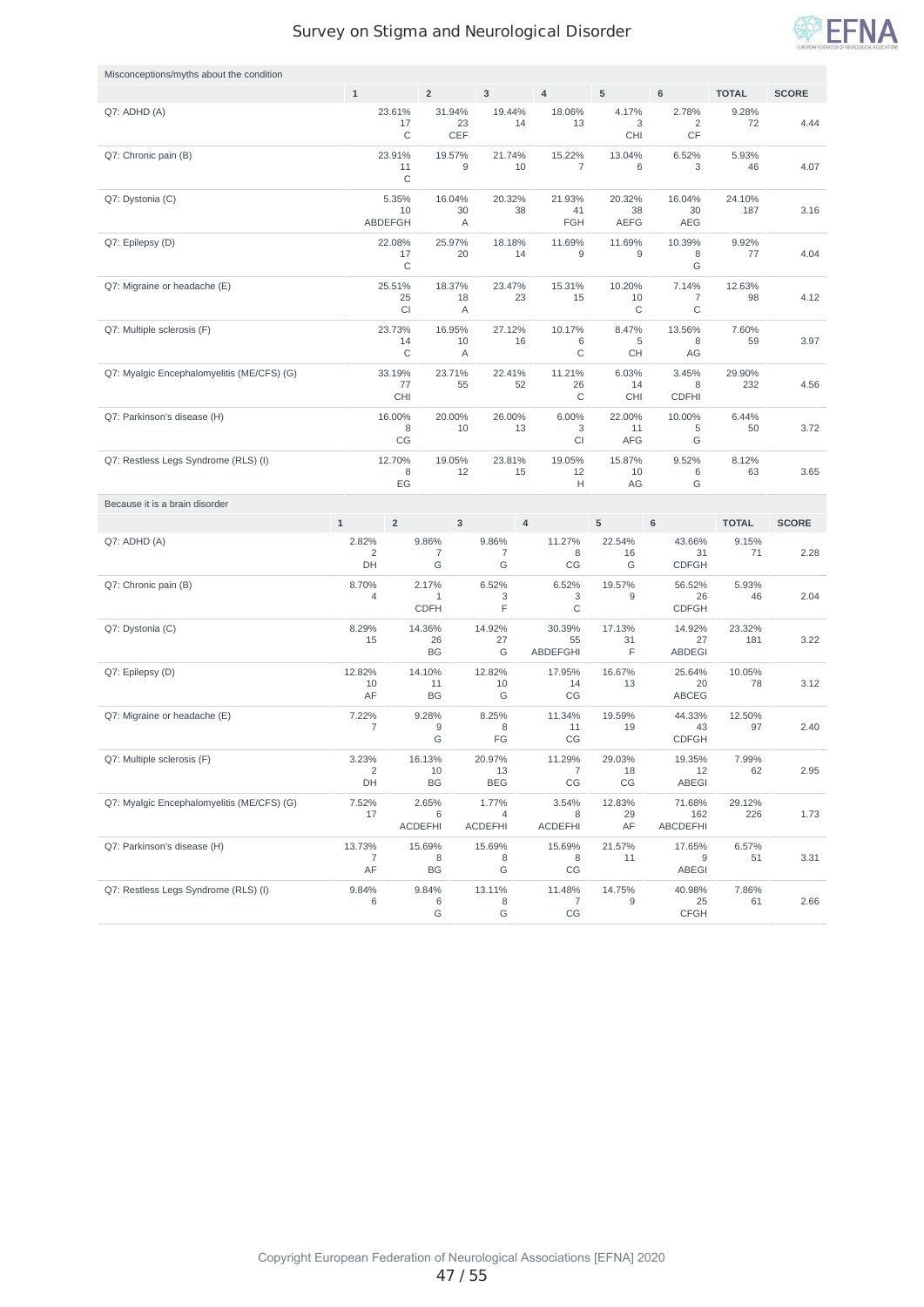

#### Q44 In which area of your life has stigma been most problematic? (Please rank from 1 to 7 with the most problematic area first)

Answered: 764 Skipped: 453

| During education                           |                                |                    |                   |                          |                          |                            |                               |               |              |
|--------------------------------------------|--------------------------------|--------------------|-------------------|--------------------------|--------------------------|----------------------------|-------------------------------|---------------|--------------|
|                                            | $\mathbf{1}$                   | $\overline{2}$     | 3                 | $\overline{4}$           | 5                        | 6                          | $\overline{7}$                | <b>TOTAL</b>  | <b>SCORE</b> |
| Q7: ADHD (A)                               | 28.17%<br>20<br><b>BCEFGHI</b> | 14.08%<br>10       | 15.49%<br>11<br>C | 7.04%<br>5               | 16.90%<br>12             | 14.08%<br>10               | 4.23%<br>3<br><b>BCDEFGHI</b> | 9.29%<br>71   | 4.70         |
| Q7: Chronic pain (B)                       | 9.52%<br>$\overline{4}$<br>Α   | 14.29%<br>6        | 7.14%<br>3        | 4.76%<br>$\overline{c}$  | 16.67%<br>$\overline{7}$ | 16.67%<br>7                | 30.95%<br>13<br>Α             | 5.50%<br>42   | 3.21         |
| Q7: Dystonia (C)                           | 8.98%<br>15<br>AD              | 8.38%<br>14<br>DE  | 7.19%<br>12<br>Α  | 8.38%<br>14              | 8.98%<br>15              | 18.56%<br>31               | 39.52%<br>66<br>AD            | 21.86%<br>167 | 2.86         |
| Q7: Epilepsy (D)                           | 22.54%<br>16<br><b>CEGHI</b>   | 18.31%<br>13<br>C  | 14.08%<br>10      | 8.45%<br>6               | 7.04%<br>5               | 12.68%<br>9                | 16.90%<br>12<br><b>ACG</b>    | 9.29%<br>71   | 4.35         |
| Q7: Migraine or headache (E)               | 8.79%<br>8<br>AD               | 18.68%<br>17<br>CG | 9.89%<br>9        | 5.49%<br>5               | 8.79%<br>8               | 20.88%<br>19               | 27.47%<br>25<br>Α             | 11.91%<br>91  | 3.41         |
| Q7: Multiple sclerosis (F)                 | 13.79%<br>8<br>Α               | 8.62%<br>5         | 10.34%<br>6       | 12.07%<br>$\overline{7}$ | 12.07%<br>$\overline{7}$ | 12.07%<br>7                | 31.03%<br>18<br>Α             | 7.59%<br>58   | 3.40         |
| Q7: Myalgic Encephalomyelitis (ME/CFS) (G) | 7.44%<br>16<br><b>AD</b>       | 10.23%<br>22<br>Ε  | 9.77%<br>21       | 9.77%<br>21              | 11.63%<br>25             | 17.67%<br>38               | 33.49%<br>72<br>AD            | 28.14%<br>215 | 3.05         |
| Q7: Parkinson's disease (H)                | 7.14%<br>3<br>AD               | 7.14%<br>3         | 14.29%<br>6       | 11.90%<br>5              | 14.29%<br>6              | 19.05%<br>8                | 26.19%<br>11<br>Α             | 5.50%<br>42   | 3.19         |
| Q7: Restless Legs Syndrome (RLS) (I)       | 8.62%<br>5<br>AD               | 8.62%<br>5         | 6.90%<br>4        | 8.62%<br>5               | 13.79%<br>8              | 24.14%<br>14               | 29.31%<br>17<br>Α             | 7.59%<br>58   | 3.00         |
|                                            |                                |                    |                   |                          |                          |                            |                               |               |              |
| In employment                              |                                |                    |                   |                          |                          |                            |                               |               |              |
|                                            | $\mathbf{1}$                   | $\overline{2}$     | $\overline{3}$    | $\overline{4}$           | 5                        | 6                          | $\overline{7}$                | <b>TOTAL</b>  | <b>SCORE</b> |
| Q7: ADHD (A)                               | 25.71%<br>18<br><b>BGI</b>     | 28.57%<br>20<br>DH | 14.29%<br>10      | 14.29%<br>10             | 5.71%<br>$\overline{4}$  | 5.71%<br><b>BGH</b>        | 5.71%<br>4<br>4<br>G          | 9.16%<br>70   | 5.14         |
| Q7: Chronic pain (B)                       | 6.98%<br>3<br><b>ACDEFH</b>    | 25.58%<br>11<br>Н  | 11.63%<br>5       | 11.63%<br>5              | 6.98%<br>3               | 25.58%<br>11<br><b>ACD</b> | 11.63%<br>5                   | 5.63%<br>43   | 3.91         |
| Q7: Dystonia (C)                           | 29.28%<br>53<br><b>BGI</b>     | 18.78%<br>34       | 16.57%<br>30      | 12.15%<br>22             | 9.39%<br>17              | 7.18%<br>13<br><b>BGH</b>  | 6.63%<br>12<br>G              | 23.69%<br>181 | 4.98         |
| Q7: Epilepsy (D)                           | 32.88%<br>24<br><b>BGI</b>     | 12.33%<br>9<br>Α   | 16.44%<br>12      | 16.44%<br>12<br>F        | 8.22%<br>6               | 5.48%<br>4<br><b>BGH</b>   | 8.22%<br>6                    | 9.55%<br>73   | 4.96         |
| Q7: Migraine or headache (E)               | 24.73%<br>23<br><b>BGI</b>     | 22.58%<br>21<br>Н  | 12.90%<br>12      | 8.60%<br>8               | 5.38%<br>5               | 12.90%<br>12               | 12.90%<br>12                  | 12.17%<br>93  | 4.62         |
| Q7: Multiple sclerosis (F)                 | 34.48%<br>20<br><b>BGI</b>     | 20.69%<br>12       | 12.07%<br>7       | 5.17%<br>3<br>D          | 5.17%<br>3               | 12.07%                     | 10.34%<br>7<br>6              | 7.59%<br>58   | 4.97         |
| Q7: Myalgic Encephalomyelitis (ME/CFS) (G) | 10.36%<br>23<br><b>ACDEFH</b>  | 18.92%<br>42       | 13.51%<br>$30\,$  | 13.06%<br>29             | 10.36%<br>23             | 18.02%<br>40<br><b>ACD</b> | 15.77%<br>35<br>AC            | 29.06%<br>222 | 3.89         |
| Q7: Parkinson's disease (H)                | 26.09%<br>12<br><b>BGI</b>     | 8.70%<br>4<br>ABE  | 19.57%<br>9       | 6.52%<br>3               | 8.70%<br>4               | 19.57%<br><b>ACD</b>       | 10.87%<br>9<br>5              | 6.02%<br>46   | 4.35         |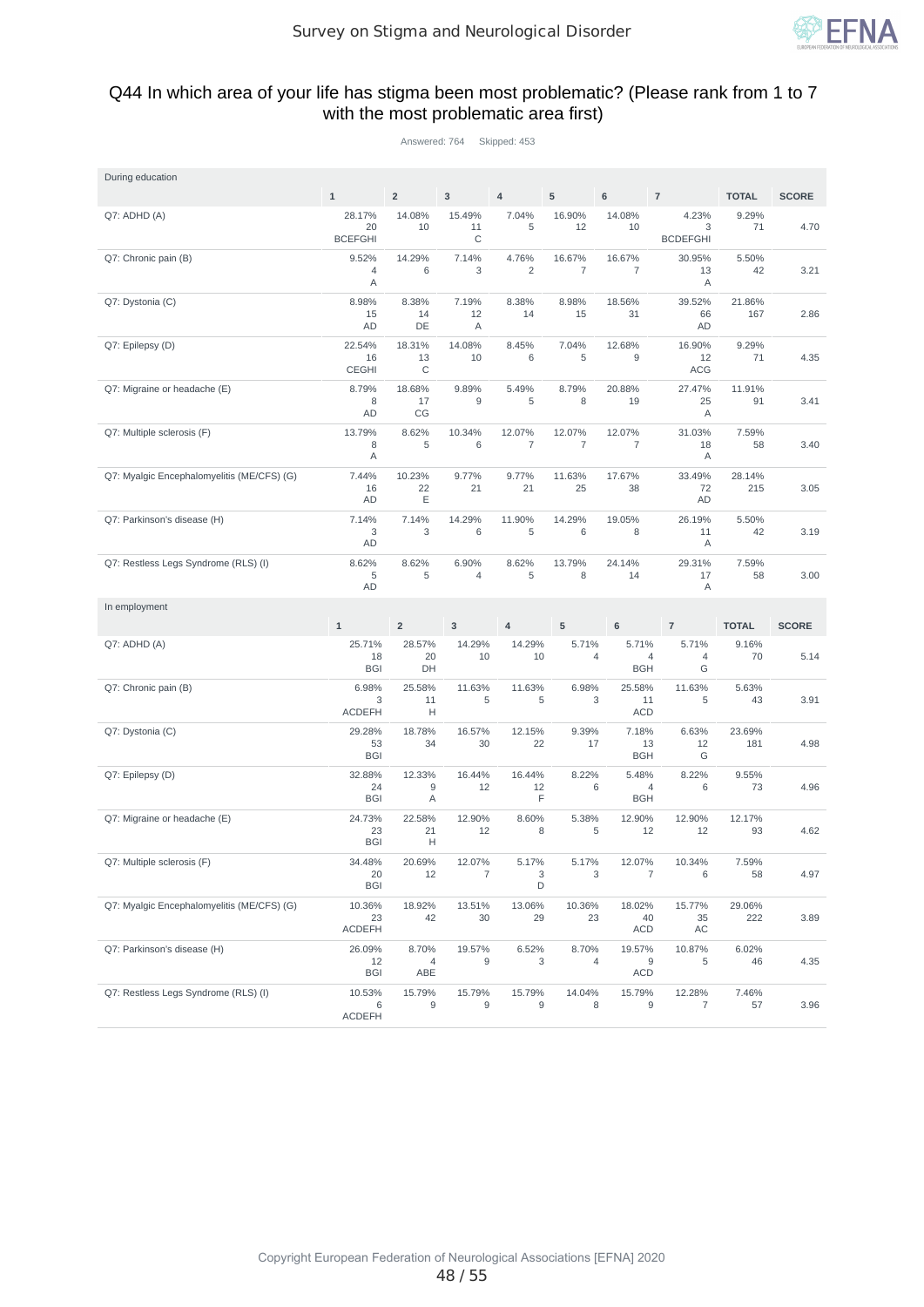

| In romantic relationships                  |                                           |                            |                         |                          |              |                          |                                           |               |              |
|--------------------------------------------|-------------------------------------------|----------------------------|-------------------------|--------------------------|--------------|--------------------------|-------------------------------------------|---------------|--------------|
|                                            | $\mathbf{1}$                              | $\overline{2}$             | 3                       | $\overline{4}$           | 5            | $\bf 6$                  | $\overline{7}$                            | <b>TOTAL</b>  | <b>SCORE</b> |
| Q7: ADHD (A)                               | 8.57%<br>6                                | 8.57%<br>6                 | 15.71%<br>11            | 12.86%<br>9              | 12.86%<br>9  | 18.57%<br>13             | 22.86%<br>16<br>С                         | 9.16%<br>70   | 3.40         |
| Q7: Chronic pain (B)                       | 8.89%<br>4                                | 8.89%<br>4                 | 17.78%<br>8             | 11.11%<br>5              | 8.89%<br>4   | 15.56%<br>$\overline{7}$ | 28.89%<br>13<br>CF                        | 5.89%<br>45   | 3.36         |
| Q7: Dystonia (C)                           | 8.67%<br>15                               | 16.76%<br>29<br><b>DEG</b> | 14.45%<br>25            | 12.14%<br>21             | 13.87%<br>24 | 21.39%<br>37             | 12.72%<br>22<br>ABEG                      | 22.64%<br>173 | 3.79         |
| Q7: Epilepsy (D)                           | 11.11%<br>8                               | 6.94%<br>5<br>CI           | 11.11%<br>8             | 15.28%<br>11             | 11.11%<br>8  | 22.22%<br>16             | 22.22%<br>16                              | 9.42%<br>72   | 3.36         |
| Q7: Migraine or headache (E)               | 10.87%<br>10                              | 3.26%<br>3<br>CFI          | 13.04%<br>12            | 9.78%<br>9               | 16.30%<br>15 | 19.57%<br>18             | 27.17%<br>25<br>$\mathsf{CF}$             | 12.04%<br>92  | 3.15         |
| Q7: Multiple sclerosis (F)                 | 13.56%<br>8                               | 13.56%<br>8<br>Ε           | 20.34%<br>12            | 11.86%<br>$\overline{7}$ | 15.25%<br>9  | 13.56%<br>8              | 11.86%<br>$\overline{\mathfrak{c}}$<br>BE | 7.72%<br>59   | 4.10         |
| Q7: Myalgic Encephalomyelitis (ME/CFS) (G) | 6.28%<br>14<br>н                          | 6.73%<br>15<br>CI          | 14.35%<br>32            | 14.35%<br>32             | 11.66%<br>26 | 23.32%<br>52             | 23.32%<br>52<br>С                         | 29.19%<br>223 | 3.18         |
| Q7: Parkinson's disease (H)                | 15.22%<br>$\overline{7}$<br>G             | 8.70%<br>4                 | 8.70%<br>$\overline{4}$ | 10.87%<br>5              | 15.22%<br>7  | 17.39%<br>8              | 23.91%<br>11                              | 6.02%<br>46   | 3.50         |
| Q7: Restless Legs Syndrome (RLS) (I)       | 11.86%<br>$\overline{7}$                  | 20.34%<br>12<br><b>DEG</b> | 16.95%<br>10            | 10.17%<br>6              | 13.56%<br>8  | 11.86%<br>$\overline{7}$ | 15.25%<br>9                               | 7.72%<br>59   | 4.10         |
| In friendships                             |                                           |                            |                         |                          |              |                          |                                           |               |              |
|                                            | $\mathbf{1}$                              | $\overline{2}$             | 3                       | $\overline{4}$           | 5            | $\bf 6$                  | $\overline{7}$                            | <b>TOTAL</b>  | <b>SCORE</b> |
| Q7: ADHD (A)                               | 2.82%<br>$\overline{c}$<br>$\overline{1}$ | 18.31%<br>13               | 15.49%<br>11            | 16.90%<br>12<br>BEI      | 15.49%<br>11 | 16.90%<br>12             | 14.08%<br>10<br>DG                        | 9.29%<br>71   | 3.69         |
| Q7: Chronic pain (B)                       | 10.87%<br>5                               | 10.87%<br>5                | 19.57%<br>9             | 32.61%                   | 10.87%       | 10.87%                   |                                           |               |              |
|                                            |                                           |                            |                         | 15<br>Α                  | 5            | 5                        | 4.35%<br>$\overline{c}$                   | 6.02%<br>46   | 4.28         |
| Q7: Dystonia (C)                           | 5.65%<br>10                               | 12.43%<br>22               | 16.95%<br>30            | 25.99%<br>46             | 19.77%<br>35 | 11.86%<br>21             | 7.34%<br>13                               | 23.17%<br>177 | 3.93         |
| Q7: Epilepsy (D)                           | 9.86%<br>7                                | 18.31%<br>13               | 16.90%<br>12            | 19.72%<br>14             | 21.13%<br>15 | 9.86%<br>7               | 4.23%<br>3<br>Α                           | 9.29%<br>71   | 4.30         |
| Q7: Migraine or headache (E)               | 5.38%<br>5                                | 11.83%<br>11               | 19.35%<br>18            | 32.26%<br>30<br>Α        | 15.05%<br>14 | 8.60%<br>8               | 7.53%<br>$\overline{\mathfrak{c}}$        | 12.17%<br>93  | 4.04         |
| Q7: Multiple sclerosis (F)                 | 5.08%<br>3                                | 18.64%<br>11               | 13.56%<br>8             | 23.73%<br>14             | 20.34%<br>12 | 13.56%<br>8              | 5.08%<br>3                                | 7.72%<br>59   | 4.03         |
| Q7: Myalgic Encephalomyelitis (ME/CFS) (G) | 6.87%<br>16                               | 12.88%<br>30               | 21.89%<br>51            | 24.46%<br>57             | 20.17%<br>47 | 9.87%<br>23              | 3.86%<br>9<br>Α                           | 30.50%<br>233 | 4.17         |
| Q7: Parkinson's disease (H)                | 6.38%<br>3                                | 12.77%<br>6                | 17.02%<br>8             | 29.79%<br>14             | 17.02%<br>8  | 10.64%<br>5              | 6.38%<br>3                                | 6.15%<br>47   | 4.04         |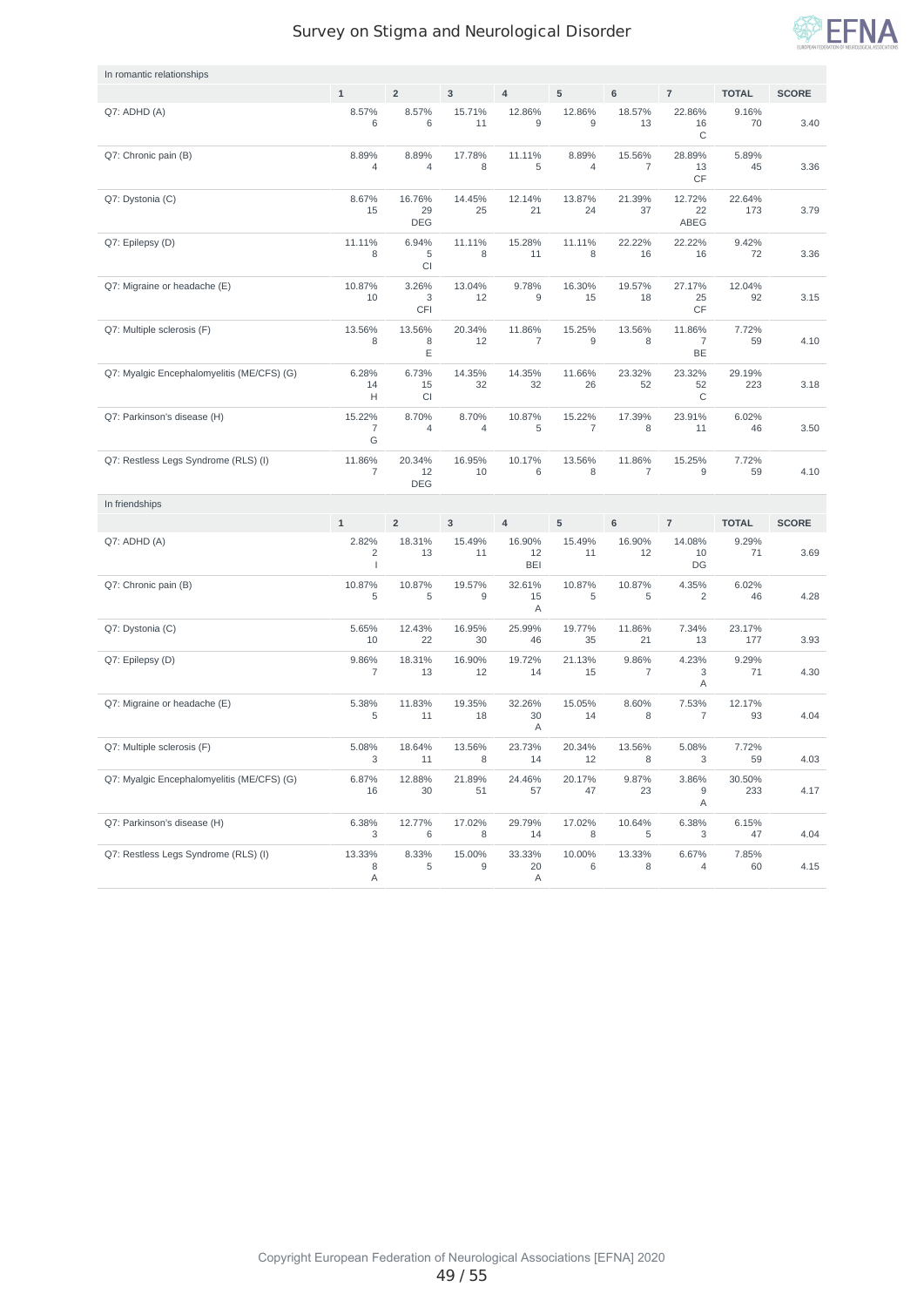

| Interaction with family                    |                                 |                              |                                       |                                          |                        |                              |                                      |               |              |
|--------------------------------------------|---------------------------------|------------------------------|---------------------------------------|------------------------------------------|------------------------|------------------------------|--------------------------------------|---------------|--------------|
|                                            | $\mathbf 1$                     | $\mathbf 2$                  | $\mathsf 3$                           | $\overline{4}$                           | 5                      | 6                            | $\overline{7}$                       | <b>TOTAL</b>  | <b>SCORE</b> |
| Q7: ADHD (A)                               | 9.72%<br>7                      | 11.11%<br>8<br>н             | 12.50%<br>9                           | 12.50%<br>9                              | 23.61%<br>17           | 18.06%<br>13                 | 12.50%<br>9                          | 9.42%<br>72   | 3.67         |
| Q7: Chronic pain (B)                       | 8.89%<br>4                      | 17.78%<br>8                  | 11.11%<br>5                           | 15.56%<br>$\overline{7}$                 | 17.78%<br>8            | 20.00%<br>9                  | 8.89%<br>4<br>D                      | 5.89%<br>45   | 3.89         |
| Q7: Dystonia (C)                           | 7.43%<br>13<br>Н                | 13.14%<br>23<br>Н            | 12.57%<br>22                          | 17.14%<br>30                             | 18.86%<br>33           | 16.57%<br>29                 | 14.29%<br>25<br>DH                   | 22.91%<br>175 | 3.66         |
| Q7: Epilepsy (D)                           | 6.94%<br>5                      | 11.11%<br>8<br>Н             | 5.56%<br>4<br>FG                      | 13.89%<br>10                             | 12.50%<br>9            | 25.00%<br>18<br>GI           | 25.00%<br>18<br><b>BCEFGH</b>        | 9.42%<br>72   | 3.11         |
| Q7: Migraine or headache (E)               | 7.53%<br>7                      | 11.83%<br>11<br>Н            | 12.90%<br>12                          | 20.43%<br>19<br>$\overline{\phantom{a}}$ | 20.43%<br>19           | 18.28%<br>17                 | 8.60%<br>8<br>D                      | 12.17%<br>93  | 3.76         |
| Q7: Multiple sclerosis (F)                 | 8.47%<br>5                      | 8.47%<br>5<br>н              | 18.64%<br>11<br>D                     | 11.86%<br>$\overline{7}$                 | 20.34%<br>12           | 22.03%<br>13                 | 10.17%<br>6<br>D                     | 7.72%<br>59   | 3.66         |
| Q7: Myalgic Encephalomyelitis (ME/CFS) (G) | 5.63%<br>13<br>Н                | 16.45%<br>38                 | 15.15%<br>35<br>D                     | 19.05%<br>44<br>$\overline{\phantom{a}}$ | 20.78%<br>48           | 12.99%<br>30<br>D            | 9.96%<br>23<br>D                     | 30.24%<br>231 | 3.88         |
| Q7: Parkinson's disease (H)                | 18.00%<br>9<br>CG               | 26.00%<br>13<br><b>ACDEF</b> | 12.00%<br>6                           | 12.00%<br>6                              | 16.00%<br>8            | 12.00%<br>6                  | 4.00%<br>2<br>CD                     | 6.54%<br>50   | 4.66         |
| Q7: Restless Legs Syndrome (RLS) (I)       | 10.00%<br>6                     | 16.67%<br>10                 | 15.00%<br>9                           | 8.33%<br>5                               | 25.00%<br>15           | 10.00%<br>6                  | 15.00%<br>9                          | 7.85%<br>60   | 3.88         |
|                                            |                                 |                              |                                       | EG                                       |                        | D                            |                                      |               |              |
| Interaction with medical professionals     |                                 |                              |                                       |                                          |                        |                              |                                      |               |              |
|                                            | $\mathbf{1}$                    | $\overline{2}$               | 3                                     | $\overline{4}$                           | 5                      | 6                            | $\overline{7}$                       | <b>TOTAL</b>  | <b>SCORE</b> |
| Q7: ADHD (A)                               | 18.06%<br>13<br><b>BDEG</b>     | 13.89%                       | 18.06%<br>13<br>10<br>Н               | 15.28%<br>11                             | 6.94%<br>5<br>G        | 8.33%<br>6<br>C              | 19.44%<br>14<br><b>BEG</b>           | 9.42%<br>72   | 4.18         |
| Q7: Chronic pain (B)                       | 46.67%<br>21<br><b>ACDFH</b>    | 6.67%                        | 22.22%<br>10<br>3<br>FG<br>Н          | 11.11%                                   | 8.89%<br>5<br>4        | 2.22%<br>1<br>CDF            | 2.22%<br>$\mathbf{1}$<br><b>ACDF</b> | 5.89%<br>45   | 5.56         |
| Q7: Dystonia (C)                           | 11.17%<br>20<br><b>BEGI</b>     | 10.06%                       | 20.67%<br>18<br>37<br>FG<br>Н         | 12.29%<br>22<br>G                        | 13.97%<br>25<br>G      | 18.44%<br>33<br><b>ABEGI</b> | 13.41%<br>24<br><b>BG</b>            | 23.43%<br>179 | 3.83         |
| Q7: Epilepsy (D)                           | 5.63%<br>4<br><b>ABEGI</b>      | 16.90%                       | 19.72%<br>12<br>14<br>FG<br>Н         | 8.45%                                    | 15.49%<br>6<br>11<br>G | 16.90%<br>12<br>BG           | 16.90%<br>12<br>BG                   | 9.29%<br>71   | 3.70         |
| Q7: Migraine or headache (E)               | 34.02%<br>33<br><b>ACDFGH</b>   | 13.40%                       | 16.49%<br>13<br>16<br>Н               | 8.25%                                    | 12.37%<br>8<br>12<br>G | 8.25%<br>8<br>C              | 7.22%<br>7<br>AF                     | 12.70%<br>97  | 4.95         |
| Q7: Multiple sclerosis (F)                 | 10.17%<br>6<br><b>BEGI</b>      | 16.95%                       | 6.78%<br>10<br>H<br><b>BCDI</b>       | 16.95%<br>10<br>4                        | 15.25%<br>9<br>G<br>G  | 13.56%<br>8<br>BG            | 20.34%<br>12<br><b>BEG</b>           | 7.72%<br>59   | 3.68         |
| Q7: Myalgic Encephalomyelitis (ME/CFS) (G) | 56.36%<br>133<br><b>ACDEFHI</b> | 15.25%                       | 9.75%<br>23<br>36<br>Н<br><b>BCDI</b> | 4.66%<br>11<br>ACF                       | 4.66%<br>11<br>CDEFH   | 3.39%<br>8<br>CDF            | 5.93%<br>14<br><b>ACDF</b>           | 30.89%<br>236 | 5.80         |
| Q7: Parkinson's disease (H)                | 6.25%<br>3<br><b>BEGI</b>       | 35.42%<br><b>ABCDEFGI</b>    | 14.58%<br>17                          | 10.42%<br>7                              | 14.58%<br>5<br>7<br>G  | 8.33%<br>4                   | 10.42%<br>5                          | 6.28%<br>48   | 4.42         |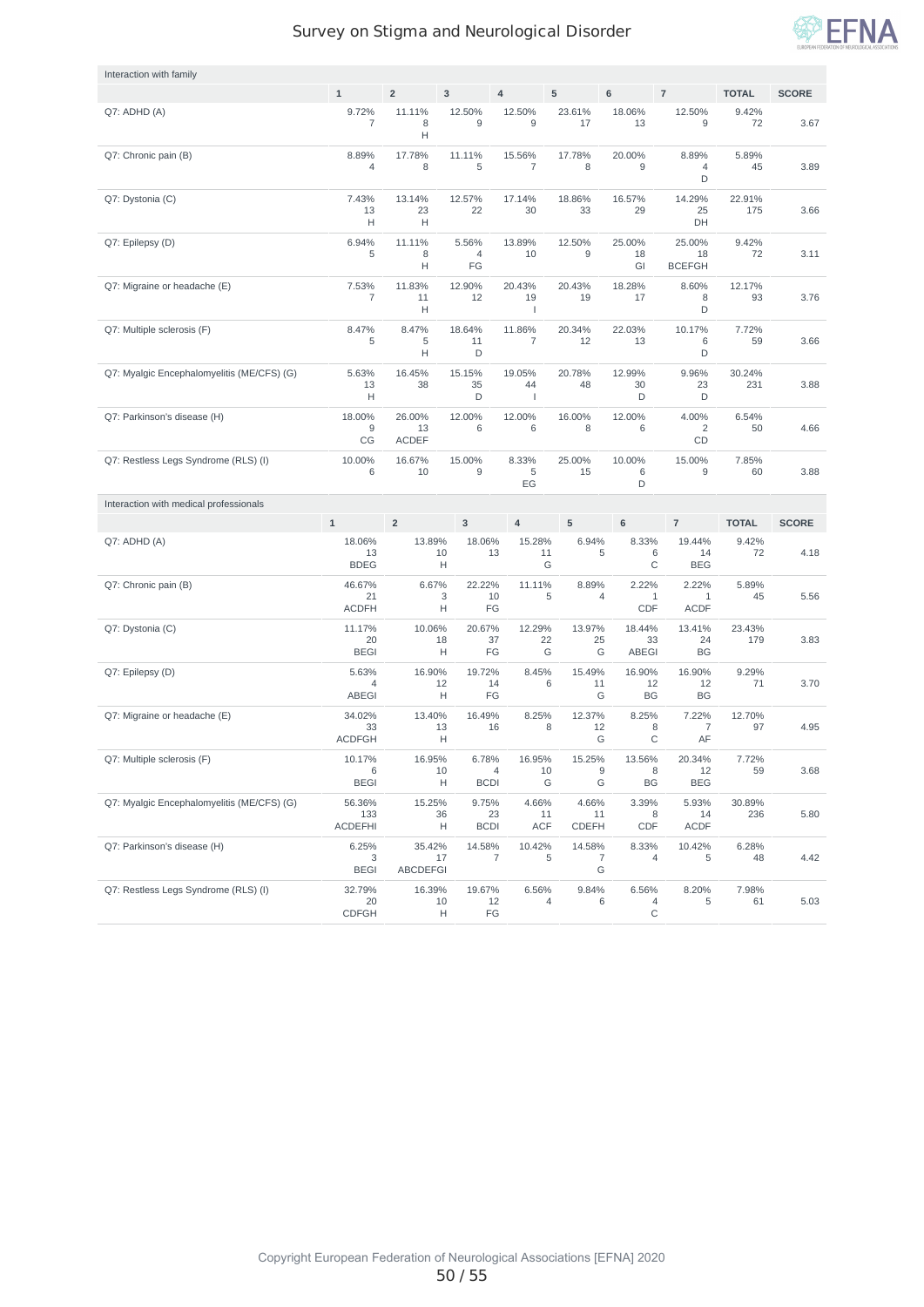

| Interaction with the public                |                                |                                         |              |                |                                        |                              |                              |               |              |
|--------------------------------------------|--------------------------------|-----------------------------------------|--------------|----------------|----------------------------------------|------------------------------|------------------------------|---------------|--------------|
|                                            | $\mathbf{1}$                   | $\overline{2}$                          | 3            | $\overline{4}$ | 5                                      | $6\phantom{a}$               | $\overline{7}$               | <b>TOTAL</b>  | <b>SCORE</b> |
| Q7: ADHD (A)                               | 8.45%<br>6<br><b>CH</b>        | 7.04%<br>5<br>CEG                       | 8.45%<br>6   | 21.13%<br>15   | 16.90%<br>12                           | 16.90%<br>12<br>$\mathsf{C}$ | 21.13%<br>15<br><b>CDEGI</b> | 9.29%<br>71   | 3.34         |
| Q7: Chronic pain (B)                       | 8.89%<br>4<br><b>CH</b>        | 17.78%<br>8<br>H                        | 11.11%<br>5  | 13.33%<br>6    | 28.89%<br>13<br><b>CFHI</b>            | 8.89%<br>4                   | 11.11%<br>5                  | 5.89%<br>45   | 3.93         |
| Q7: Dystonia (C)                           | 29.84%<br>57<br><b>ABDEGI</b>  | 19.37%<br>37<br>AH                      | 13.61%<br>26 | 12.57%<br>24   | 13.09%<br>25<br>B                      | 5.24%<br>10<br><b>AEFGI</b>  | 6.28%<br>12<br>AH            | 25.00%<br>191 | 4.99         |
| Q7: Epilepsy (D)                           | 12.68%<br>9<br><b>CH</b>       | 15.49%<br>11                            | 16.90%<br>12 | 16.90%<br>12   | 22.54%<br>16<br>FH                     | 8.45%<br>6                   | 7.04%<br>5<br>Α              | 9.29%<br>71   | 4.25         |
| Q7: Migraine or headache (E)               | 10.31%<br>10<br>CH             | 17.53%<br>17<br>AH                      | 17.53%<br>17 | 12.37%<br>12   | 20.62%<br>20<br><b>FH</b>              | 12.37%<br>12<br>$\mathsf{C}$ | 9.28%<br>9<br>Α              | 12.70%<br>97  | 4.10         |
| Q7: Multiple sclerosis (F)                 | 17.24%<br>10<br>G              | 15.52%<br>9                             | 17.24%<br>10 | 20.69%<br>12   | 6.90%<br>$\overline{4}$<br><b>BDEG</b> | 13.79%<br>8<br>$\mathsf{C}$  | 8.62%<br>5                   | 7.59%<br>58   | 4.40         |
| Q7: Myalgic Encephalomyelitis (ME/CFS) (G) | 7.76%<br>18<br><b>CFH</b>      | 22.41%<br>52<br>AH                      | 17.67%<br>41 | 15.52%<br>36   | 19.83%<br>46<br>FH                     | 11.64%<br>27<br>$\mathsf C$  | 5.17%<br>12<br>AH            | 30.37%<br>232 | 4.27         |
| Q7: Parkinson's disease (H)                | 31.25%<br>15<br><b>ABDEGI</b>  | 4.17%<br>$\overline{c}$<br><b>BCEGI</b> | 20.83%<br>10 | 10.42%<br>5    | 6.25%<br>3<br><b>BDEG</b>              | 10.42%<br>5                  | 16.67%<br>8<br>CG            | 6.28%<br>48   | 4.46         |
| Q7: Restless Legs Syndrome (RLS) (I)       | 11.67%<br>$\overline{7}$<br>CH | 16.67%<br>10<br>H                       | 13.33%<br>8  | 18.33%<br>11   | 13.33%<br>8<br>B                       | 18.33%<br>11<br>C            | 8.33%<br>5<br>A              | 7.85%<br>60   | 4.07         |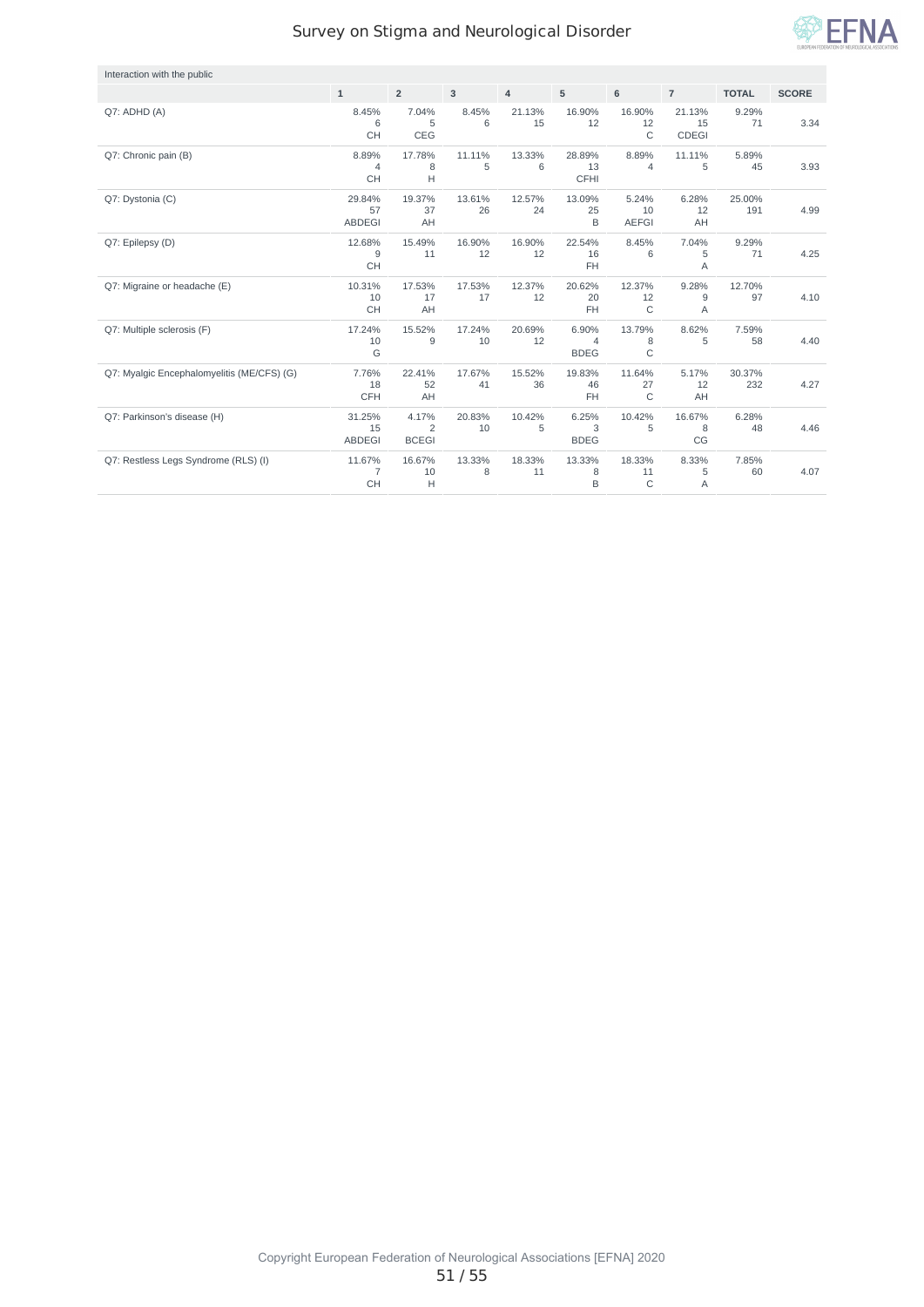

#### Q45 Please rate the following

Answered: 794 Skipped: 423

| Because of my illness, some people seemed uncomfortable with me. |                                      |                               |                                 |                               |                                   |               |  |  |  |  |  |  |
|------------------------------------------------------------------|--------------------------------------|-------------------------------|---------------------------------|-------------------------------|-----------------------------------|---------------|--|--|--|--|--|--|
|                                                                  | <b>NEVER</b>                         | <b>RARELY</b>                 | <b>SOMETIMES</b>                | <b>OFTEN</b>                  | <b>ALWAYS</b>                     | <b>TOTAL</b>  |  |  |  |  |  |  |
| Q7: ADHD (A)                                                     | 5.33%<br>4<br><b>CDFHI</b>           | 17.33%<br>13                  | 40.00%<br>30                    | 34.67%<br>26<br><b>CDEFHI</b> | 2.67%<br>$\overline{c}$           | 9.45%<br>75   |  |  |  |  |  |  |
| Q7: Chronic pain (B)                                             | 0.00%<br>$\mathbf 0$<br><b>CDFHI</b> | 13.04%<br>6<br>$\overline{1}$ | 45.65%<br>21<br>$\mathbf{I}$    | 32.61%<br>15<br><b>DEFHI</b>  | 8.70%<br>4<br>CDF                 | 5.79%<br>46   |  |  |  |  |  |  |
| Q7: Dystonia (C)                                                 | 14.09%<br>31<br>ABEG                 | 18.18%<br>40<br>J.            | 44.55%<br>98<br>$\mathbf{I}$    | 21.82%<br>48<br>AH            | 1.36%<br>3<br>BE                  | 27.71%<br>220 |  |  |  |  |  |  |
| Q7: Epilepsy (D)                                                 | 19.23%<br>15<br>ABEG                 | 25.64%<br>20                  | 41.03%<br>32<br>$\mathbf{I}$    | 12.82%<br>10<br>ABG           | 1.28%<br>1<br>B                   | 9.82%<br>78   |  |  |  |  |  |  |
| Q7: Migraine or headache (E)                                     | 4.95%<br>5<br><b>CDFHI</b>           | 18.81%<br>19                  | 52.48%<br>53<br>HI              | 17.82%<br>18<br>AB            | 5.94%<br>6<br>CF                  | 12.72%<br>101 |  |  |  |  |  |  |
| Q7: Multiple sclerosis (F)                                       | 17.91%<br>12<br>ABEG                 | 25.37%<br>17                  | 43.28%<br>29<br>$\mathbf{I}$    | 13.43%<br>9<br>ABG            | 0.00%<br>0<br>BE                  | 8.44%<br>67   |  |  |  |  |  |  |
| Q7: Myalgic Encephalomyelitis (ME/CFS) (G)                       | 4.18%<br>10<br><b>CDFHI</b>          | 19.67%<br>47                  | 46.86%<br>112<br>$\overline{1}$ | 25.52%<br>61<br>DFH           | 3.77%<br>9                        | 30.10%<br>239 |  |  |  |  |  |  |
| Q7: Parkinson's disease (H)                                      | 23.81%<br>15<br>ABEG                 | 28.57%<br>18                  | 36.51%<br>23<br>Ε               | 9.52%<br>6<br><b>ABCG</b>     | 1.59%<br>$\mathbf{1}$             | 7.93%<br>63   |  |  |  |  |  |  |
| Q7: Restless Legs Syndrome (RLS) (I)                             | 23.61%<br>17<br>ABEG                 | 30.56%<br>22<br>BC            | 25.00%<br>18<br><b>BCDEFG</b>   | 16.67%<br>12<br>AB            | 4.17%<br>3                        | 9.07%<br>72   |  |  |  |  |  |  |
|                                                                  |                                      |                               |                                 |                               |                                   |               |  |  |  |  |  |  |
| Because of my illness, some people avoided me.                   | <b>NEVER</b>                         | <b>RARELY</b>                 | <b>SOMETIMES</b>                | <b>OFTEN</b>                  | <b>ALWAYS</b>                     | <b>TOTAL</b>  |  |  |  |  |  |  |
| Q7: ADHD (A)                                                     | 14.67%<br>11<br><b>BCDFGHI</b>       | 16.00%<br>12                  | 36.00%<br>27<br>$\mathbf{I}$    | 30.67%<br>23<br><b>CDFHI</b>  | 2.67%<br>2                        | 9.45%<br>75   |  |  |  |  |  |  |
| Q7: Chronic pain (B)                                             | 2.22%<br>1<br><b>ACDFHI</b>          | 8.89%<br>4<br><b>CDFG</b>     | 44.44%<br>20<br>CI              | 35.56%<br>16<br><b>CDFHI</b>  | 8.89%<br>4<br><b>CDFH</b>         | 5.67%<br>45   |  |  |  |  |  |  |
| Q7: Dystonia (C)                                                 | 29.55%<br>65<br>ABEGH                | 24.09%<br>53<br>B             | 27.27%<br>60<br><b>BEG</b>      | 17.27%<br>38<br>ABGH          | 1.82%<br>4<br>BG                  | 27.71%<br>220 |  |  |  |  |  |  |
| Q7: Epilepsy (D)                                                 | 35.90%<br>28<br>ABEG                 | 24.36%<br>19<br>B             | 28.21%<br>22<br>G               | 11.54%<br>9<br><b>ABG</b>     | 0.00%<br>0<br>BG                  | 9.82%<br>78   |  |  |  |  |  |  |
| Q7: Migraine or headache (E)                                     | 11.88%<br>12<br><b>CDFHI</b>         | 19.80%<br>20                  | 41.58%<br>42<br>CI              | 22.77%<br>23<br>FH            | 3.96%<br>4                        | 12.72%<br>101 |  |  |  |  |  |  |
| Q7: Multiple sclerosis (F)                                       | 32.84%<br>22<br>ABEG                 | 23.88%<br>16<br>B             | 34.33%<br>23<br>$\mathbf{I}$    | 8.96%<br>6<br>ABEG            | 0.00%<br>$\mathsf{O}\xspace$<br>В | 8.44%<br>67   |  |  |  |  |  |  |
| Q7: Myalgic Encephalomyelitis (ME/CFS) (G)                       | 5.88%<br>14<br><b>ACDFHI</b>         | 23.11%<br>55<br>B             | 40.76%<br>97<br>CDI             | 24.79%<br>59<br>CDFH          | 5.46%<br>13<br>CD                 | 29.97%<br>238 |  |  |  |  |  |  |
| Q7: Parkinson's disease (H)                                      | 48.39%<br>30<br>ABCEG                | 14.52%<br>9                   | 30.65%<br>19                    | 6.45%<br>4<br>ABCEG           | 0.00%<br>0<br>В                   | 7.81%<br>62   |  |  |  |  |  |  |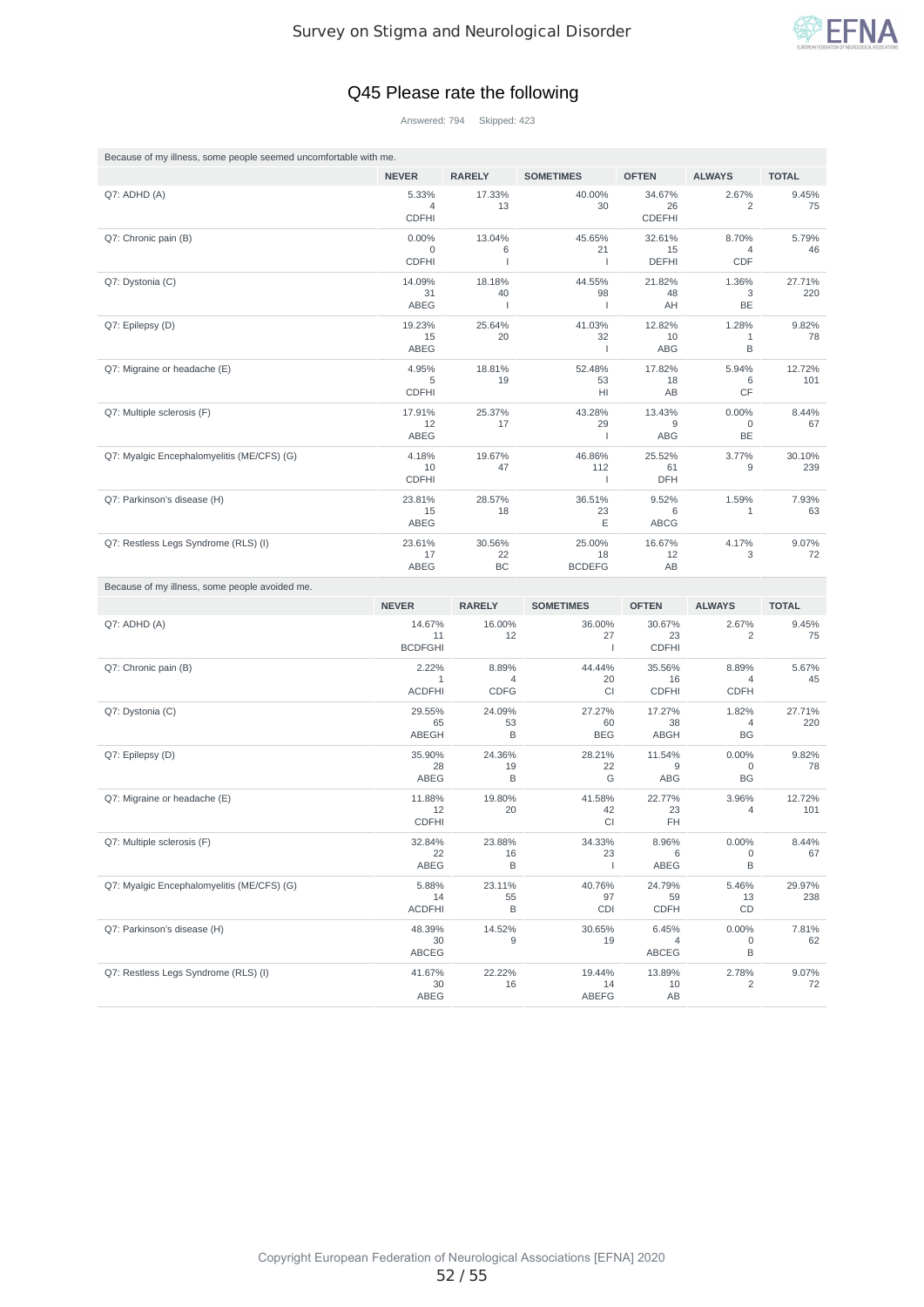

| Because of my illness, I felt left out of things. |                                         |                           |                              |                              |                              |               |
|---------------------------------------------------|-----------------------------------------|---------------------------|------------------------------|------------------------------|------------------------------|---------------|
|                                                   | <b>NEVER</b>                            | <b>RARELY</b>             | <b>SOMETIMES</b>             | <b>OFTEN</b>                 | <b>ALWAYS</b>                | <b>TOTAL</b>  |
| Q7: ADHD (A)                                      | 9.33%<br>$\overline{7}$<br><b>BFGHI</b> | 6.67%<br>5<br><b>CDFH</b> | 26.67%<br>20                 | 44.00%<br>33<br><b>CDFHI</b> | 13.33%<br>10<br><b>BDFGH</b> | 9.45%<br>75   |
| Q7: Chronic pain (B)                              | 0.00%                                   | 2.17%                     | 17.39%                       | 39.13%                       | 41.30%                       | 5.79%         |
|                                                   | $\mathbf 0$<br><b>ACDFHI</b>            | 1<br><b>CDFHI</b>         | 8<br>CF                      | 18<br>Н                      | 19<br><b>ACDEFGHI</b>        | 46            |
| Q7: Dystonia (C)                                  | 16.89%                                  | 16.44%                    | 33.33%                       | 25.57%                       | 7.76%                        | 27.58%        |
|                                                   | 37<br><b>BEGH</b>                       | 36<br>ABG                 | 73<br><b>BEGI</b>            | 56<br><b>AEG</b>             | 17<br><b>BEFG</b>            | 219           |
| Q7: Epilepsy (D)                                  | 20.51%                                  | 25.64%                    | 24.36%                       | 26.92%                       | 2.56%                        | 9.82%         |
|                                                   | 16                                      | 20                        | 19                           | 21                           | 2                            | 78            |
|                                                   | <b>BEG</b>                              | ABEG                      |                              | AG                           | ABEG                         |               |
| Q7: Migraine or headache (E)                      | 3.96%<br>4                              | 11.88%<br>12              | 21.78%<br>22                 | 40.59%<br>41                 | 21.78%<br>22                 | 12.72%<br>101 |
|                                                   | <b>CDFHI</b>                            | <b>DGH</b>                | CF                           | <b>CFH</b>                   | <b>BCDFHI</b>                |               |
| Q7: Multiple sclerosis (F)                        | 22.39%<br>15                            | 19.40%<br>13              | 35.82%<br>24                 | 22.39%<br>15                 | 0.00%<br>0                   | 8.44%<br>67   |
|                                                   | ABEG                                    | ABG                       | <b>BEGI</b>                  | <b>AEG</b>                   | <b>ABCEGI</b>                |               |
| Q7: Myalgic Encephalomyelitis (ME/CFS) (G)        | 2.10%<br>5                              | 5.46%<br>13               | 18.49%<br>44                 | 47.90%<br>114                | 26.05%<br>62                 | 29.97%<br>238 |
|                                                   | <b>ACDFHI</b>                           | <b>CDEFHI</b>             | CF                           | <b>CDFHI</b>                 | <b>ABCDFHI</b>               |               |
| Q7: Parkinson's disease (H)                       | 29.51%<br>18                            | 24.59%<br>15              | 27.87%<br>17                 | 16.39%<br>10                 | 1.64%<br>1                   | 7.68%<br>61   |
|                                                   | ABCEG                                   | ABEG                      |                              | ABEG                         | ABEG                         |               |
| Q7: Restless Legs Syndrome (RLS) (I)              | 26.39%                                  | 15.28%                    | 20.83%                       | 27.78%                       | 9.72%                        | 9.07%         |
|                                                   | 19<br>ABEG                              | 11<br><b>BG</b>           | 15<br>CF                     | 20<br>AG                     | 7<br><b>BEFG</b>             | 72            |
|                                                   |                                         |                           |                              |                              |                              |               |
| Because of my illness, people were unkind to me.  |                                         |                           |                              |                              |                              |               |
|                                                   | <b>NEVER</b>                            | <b>RARELY</b>             | <b>SOMETIMES</b>             | <b>OFTEN</b>                 | <b>ALWAYS</b>                | <b>TOTAL</b>  |
| Q7: ADHD (A)                                      | 10.67%<br>8<br><b>CDFHI</b>             | 17.33%<br>13              | 41.33%<br>31<br><b>CDFHI</b> | 24.00%<br>18<br><b>CDFHI</b> | 6.67%<br>5<br><b>CFH</b>     | 9.45%<br>75   |
| Q7: Chronic pain (B)                              | 6.52%                                   | 19.57%                    | 43.48%                       | 23.91%                       | 6.52%                        | 5.79%         |
|                                                   | 3                                       | 9                         | 20                           | 11                           | 3<br>FH                      | 46            |
|                                                   | <b>CDFHI</b><br>36.99%                  | 26.03%                    | <b>CDFHI</b><br>26.94%       | <b>CDFH</b><br>8.22%         | 1.83%                        | 27.58%        |
| Q7: Dystonia (C)                                  | 81                                      | 57                        | 59                           | 18                           | 4                            | 219           |
|                                                   | ABEGH                                   |                           | ABGH                         | ABEG                         | Α                            |               |
| Q7: Epilepsy (D)                                  | 39.74%<br>31                            | 29.49%<br>23              | 23.08%<br>18                 | 6.41%<br>5                   | 1.28%<br>$\mathbf{1}$        | 9.82%<br>78   |
|                                                   | ABEGH                                   |                           | ABEG                         | ABEG                         |                              |               |
| Q7: Migraine or headache (E)                      | 17.00%<br>17                            | 24.00%<br>24              | 37.00%<br>37                 | 17.00%<br>17                 | 5.00%<br>5                   | 12.59%<br>100 |
|                                                   | <b>CDFHI</b>                            |                           | DFHI                         | <b>CDFH</b>                  |                              |               |
| Q7: Multiple sclerosis (F)                        | 49.25%<br>33                            | 26.87%<br>18              | 17.91%<br>12                 | 5.97%<br>4                   | $0.00\%$<br>0                | 8.44%<br>67   |
|                                                   | ABEG                                    |                           | ABEG                         | ABEG                         | AB                           |               |
| Q7: Myalgic Encephalomyelitis (ME/CFS) (G)        | 12.18%                                  | 27.31%                    | 36.13%                       | 21.01%                       | 3.36%                        | 29.97%        |
|                                                   | 29<br><b>CDFHI</b>                      | 65                        | 86<br><b>CDFHI</b>           | 50<br><b>CDFH</b>            | 8                            | 238           |
| Q7: Parkinson's disease (H)                       | 58.73%                                  | 26.98%                    | 12.70%                       | 1.59%                        | 0.00%                        | 7.93%         |
|                                                   | 37<br><b>ABCDEGI</b>                    | 17                        | 8<br>ABCEG                   | 1<br>ABEGI                   | 0<br>AB                      | 63            |
| Q7: Restless Legs Syndrome (RLS) (I)              | 40.28%                                  | 27.78%                    | 18.06%                       | 11.11%                       | 2.78%                        | 9.07%         |
|                                                   | 29<br>ABEGH                             | 20                        | 13<br>ABEG                   | 8<br>AH                      | 2                            | 72            |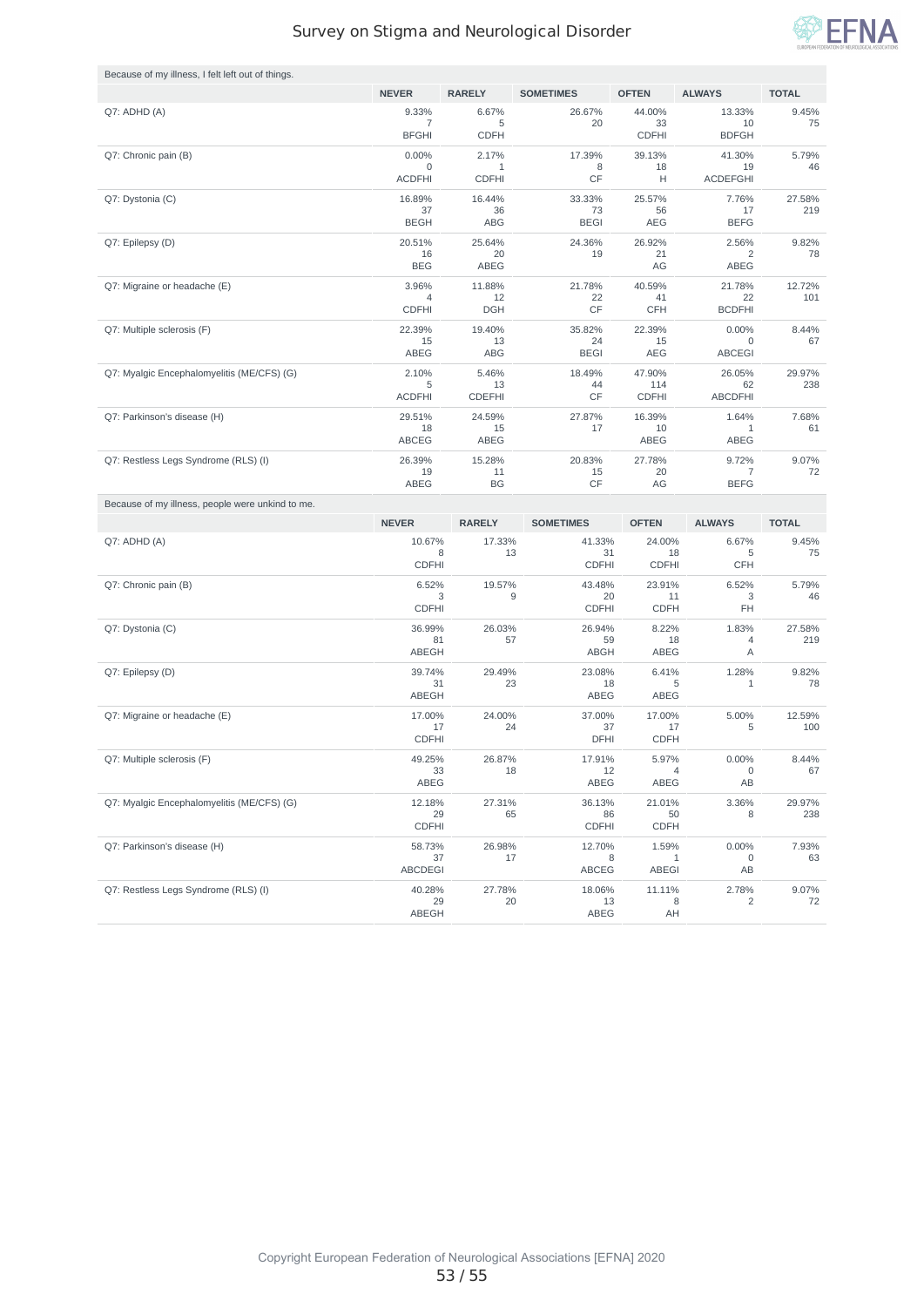

| Because of my illness, people avoided looking at me. |                                           |                             |                              |                              |                                |               |
|------------------------------------------------------|-------------------------------------------|-----------------------------|------------------------------|------------------------------|--------------------------------|---------------|
|                                                      | <b>NEVER</b>                              | <b>RARELY</b>               | <b>SOMETIMES</b>             | <b>OFTEN</b>                 | <b>ALWAYS</b>                  | <b>TOTAL</b>  |
| Q7: ADHD (A)                                         | 41.33%<br>31<br>CDF                       | 26.67%<br>20                | 22.67%<br>17                 | 8.00%<br>6                   | 1.33%<br>$\mathbf{1}$          | 9.45%<br>75   |
| Q7: Chronic pain (B)                                 | 32.61%<br>15<br>DFI                       | 30.43%<br>14<br>F           | 17.39%<br>8                  | 13.04%<br>6<br>D             | 6.52%<br>3<br>FHI              | 5.79%<br>46   |
| Q7: Dystonia (C)                                     | 26.61%<br>58<br><b>ADEFGHI</b>            | 25.69%<br>56<br>F           | 30.28%<br>66<br><b>DEGHI</b> | 14.68%<br>32<br><b>DEG</b>   | 2.75%<br>6                     | 27.46%<br>218 |
| Q7: Epilepsy (D)                                     | 61.54%<br>48<br>ABCEG                     | 20.51%<br>16                | 14.10%<br>11<br>С            | 2.56%<br>2<br>BC             | 1.28%<br>1                     | 9.82%<br>78   |
| Q7: Migraine or headache (E)                         | 41.58%<br>42<br>CDFI                      | 28.71%<br>29<br>F           | 19.80%<br>20<br>C            | 6.93%<br>7<br>C              | 2.97%<br>3                     | 12.72%<br>101 |
| Q7: Multiple sclerosis (F)                           | 58.21%<br>39<br><b>ABCEG</b>              | 13.43%<br>9<br><b>BCEGH</b> | 22.39%<br>15                 | 5.97%<br>4                   | 0.00%<br>0<br>B                | 8.44%<br>67   |
| Q7: Myalgic Encephalomyelitis (ME/CFS) (G)           | 41.84%<br>100<br>CDFI                     | 27.20%<br>65<br>F           | 22.18%<br>53<br>С            | 7.11%<br>17<br>C             | 1.67%<br>4                     | 30.10%<br>239 |
| Q7: Parkinson's disease (H)                          | 50.79%<br>32<br>C                         | 28.57%<br>18<br>F           | 14.29%<br>9<br>С             | 6.35%<br>4                   | 0.00%<br>0<br>B                | 7.93%<br>63   |
| Q7: Restless Legs Syndrome (RLS) (I)                 | 56.94%<br>41<br><b>BCEG</b>               | 22.22%<br>16                | 12.50%<br>9<br>$\mathsf C$   | 8.33%<br>6                   | 0.00%<br>0<br>B                | 9.07%<br>72   |
|                                                      |                                           |                             |                              |                              |                                |               |
| I felt embarrassed about my illness.                 |                                           |                             |                              |                              |                                |               |
|                                                      | <b>NEVER</b>                              | <b>RARELY</b>               | <b>SOMETIMES</b>             | <b>OFTEN</b>                 | <b>ALWAYS</b>                  | <b>TOTAL</b>  |
| Q7: ADHD (A)                                         | 12.00%<br>9<br>CF                         | 17.33%<br>13                | 37.33%<br>28                 | 21.33%<br>16<br>C            | 12.00%<br>9<br>С               | 9.45%<br>75   |
| Q7: Chronic pain (B)                                 | 15.22%<br>7<br>$\mathsf C$                | 6.52%<br>3<br>Н             | 30.43%<br>14                 | 32.61%<br>15<br>E            | 15.22%<br>7<br>F               | 5.79%<br>46   |
| Q7: Dystonia (C)                                     | 3.18%<br>$\overline{7}$<br><b>ABDFGHI</b> | 9.55%<br>21<br>GH           | 29.55%<br>65                 | 33.64%<br>74<br><b>ADFHI</b> | 24.09%<br>53<br><b>ADEFGHI</b> | 27.71%<br>220 |
| Q7: Epilepsy (D)                                     | 21.79%<br>17<br>CEG                       | 15.38%<br>12                | 38.46%<br>30                 | 19.23%<br>15<br>CE           | 5.13%<br>4<br>C                | 9.82%<br>78   |
| Q7: Migraine or headache (E)                         | 5.94%<br>6<br>DFHI                        | 10.89%<br>11<br>Н           | 37.62%<br>38                 | 32.67%<br>33<br>DFH          | 12.87%<br>13<br>C              | 12.72%<br>101 |
| Q7: Multiple sclerosis (F)                           | 31.34%<br>21<br>ACEG                      | 13.43%<br>9                 | 34.33%<br>23                 | 16.42%<br>11<br><b>BCE</b>   | 4.48%<br>3<br>BC               | 8.44%<br>67   |
| Q7: Myalgic Encephalomyelitis (ME/CFS) (G)           | 12.55%<br>30<br><b>CDFI</b>               | 17.15%<br>41<br>C           | 31.38%<br>75                 | 26.78%<br>64                 | 12.13%<br>29<br>C              | 30.10%<br>239 |
| Q7: Parkinson's disease (H)                          | 17.74%<br>11<br>CE                        | 25.81%<br>16<br><b>BCE</b>  | 33.87%<br>21                 | 17.74%<br>11<br>CE           | 4.84%<br>3<br>С                | 7.81%<br>62   |